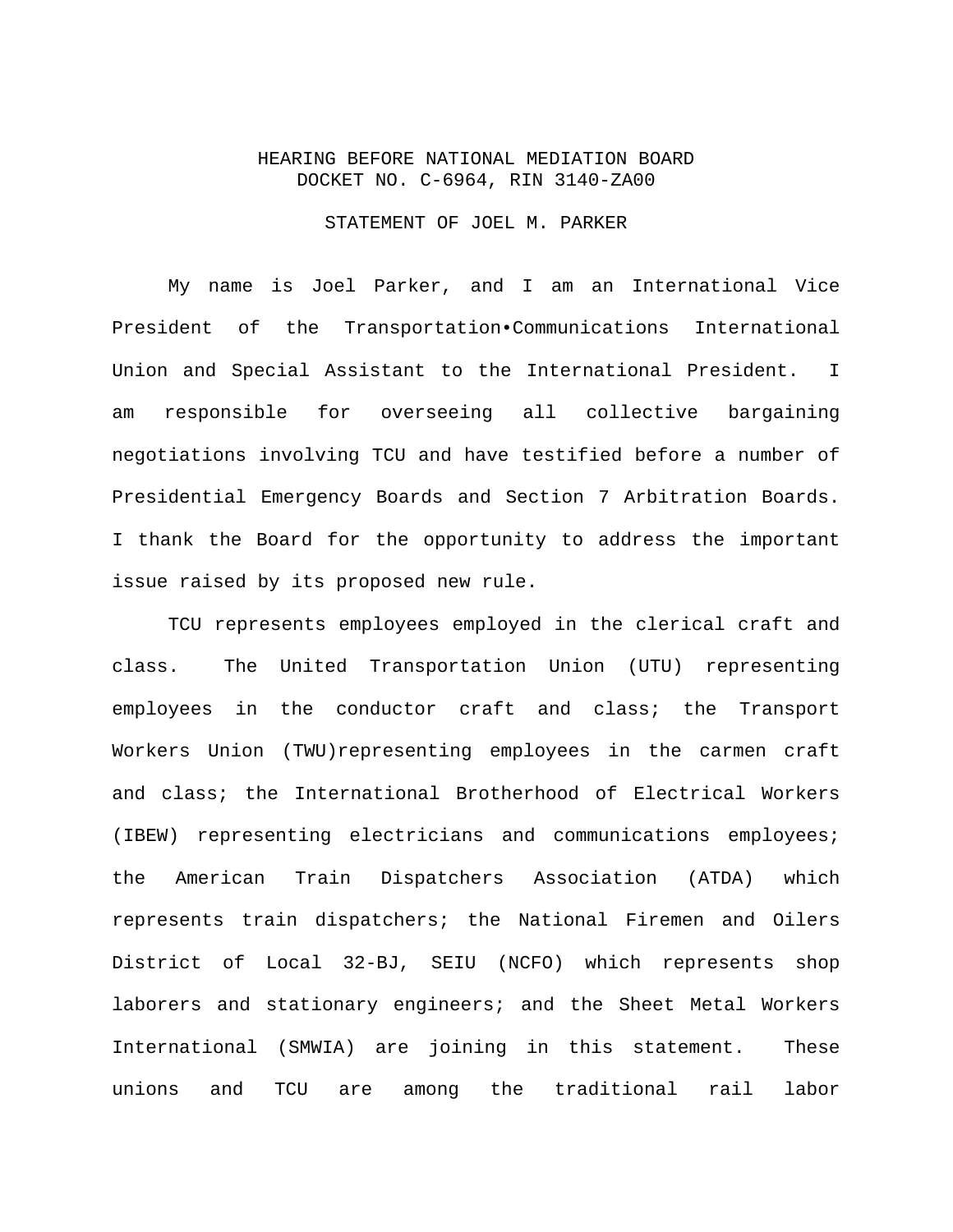organizations, representing employees in the rail industry for approximately 100 years.

 Each has had a long history of representing employees both prior to and after the passage of the Railway Labor Act. Today they represents over 122,000 members employed in the railroad industry. In addition, TWU represents approximately 52,000 employees in the airline industry, and the UTU represents airline employees on several commuter airlines.

 I come before you today to testify in favor of the Board's proposed regulatory change providing that the Board will certify representation elections based on the majority of valid ballots cast, as opposed to the current procedure of a majority of eligible voters. In doing so, TCU and the other unions on whose behalf I'm speaking join all the other rail and airline unions who are united for the first time in active support of the new regulation.

 The Board's current practice results in those failing to vote being counted as a vote against representation. As recognized by the Supreme Court in 1937 in the Virginian Railway case, 300 U.S. 515, 560, this rule is contrary to the general election procedures which require only the approval of the majority of those voting. As the Court noted therein, normally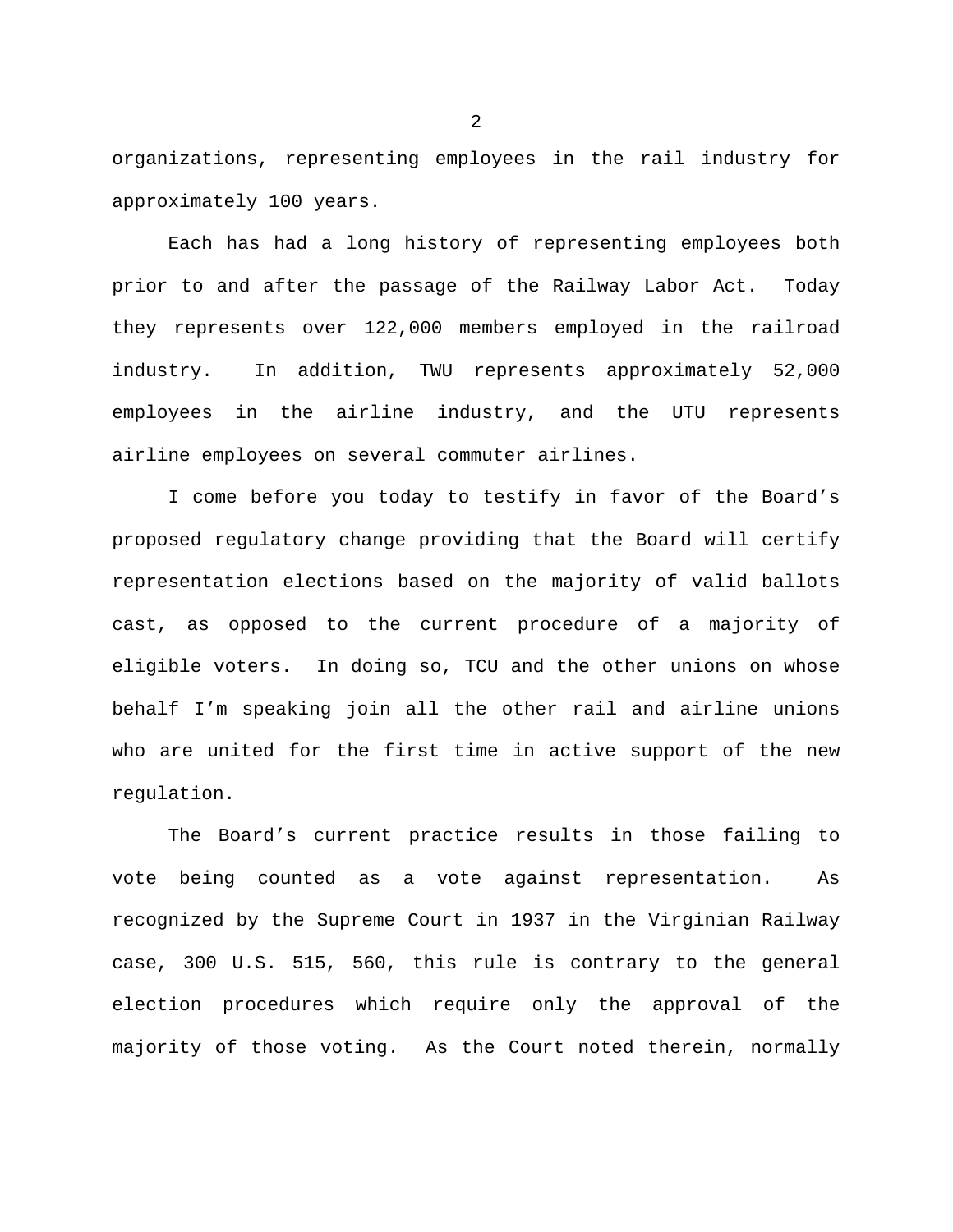"Those who do not participate are presumed to assent to the express will of the majority of those voting." Ibid.

 As discussed by the majority opinion of this Board, there may be a number of reasons an employee does not vote, so the failure to vote should not be presumed to constitute a "no" vote. Non-voting may reflect a conscious choice not to participate, or it may reflect forgetfulness, indecision, or apathy and acceptance of whatever the majority of those voting chose. The current NMB rule is contrary to the election procedures of the National Labor Relations Board, the Federal Labor Relations Authority, and various state labor relations boards and commissions. All certify representatives based on a majority of those voting, effectively relying on the Virginian Railway presumption that an employee not voting is acquiescing in the will of the majority.

 As the Supreme Court commented in its 1965 ABNE opinion, the Board's current rule favors those opposed to representation. BRAC v. ABNE, 380 U.S. 650 (1965). The Board reverses its normal rule favoring management in response to egregious carrier interferences. Under such circumstances, the union will be certified unless a majority of eligible employees vote against representation. Key Airlines, 16 NMB 296 (1989). Those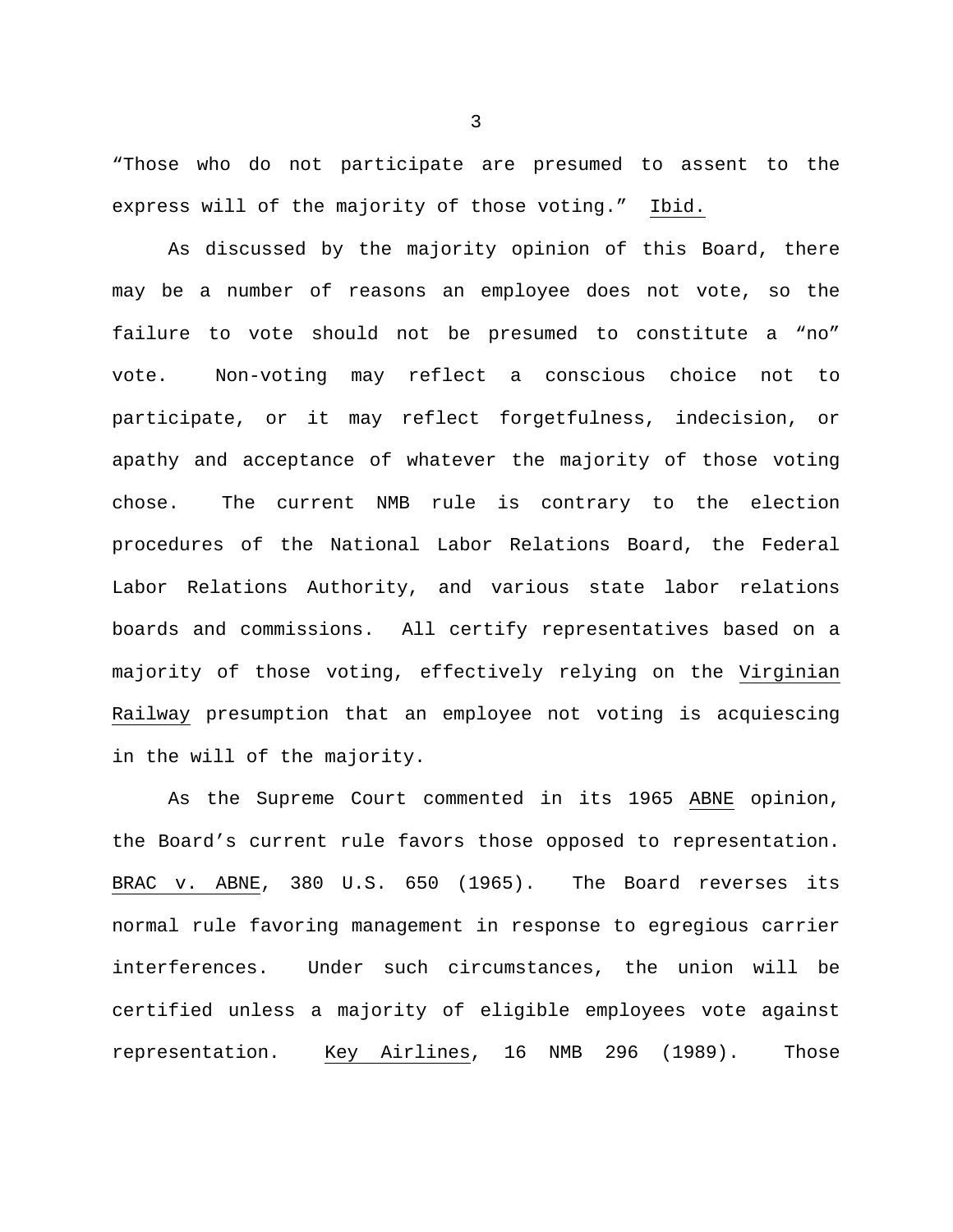declining to vote are then presumed to favor the union. By reversing the presumption, the Board consciously gives the union the same advantage given carriers under its normal rule.

 We are simply saying that it is long past time to end election rules that favor carriers and discourage representation. It's time to level the playing field. As we set forth below, the reasons previously offered by the Board in support of its current rule are no longer valid.

#### The Current Rule Does Not Contribute to Labor Stability

 After initially saying it had adopted this procedure for administrative not legal reasons, the Board subsequently indicated that it was of the opinion that "stable relations" would be maintained by its adherence to the majority of those eligible to vote rule. 1 NMB 454, 455 (1948); Sixteen Annual Report Fiscal Year 1950 at p. 20. In its 1987 Chamber of Commerce decision, the Board stated that the rule promotes harmonious labor relations and deters strikes. The Board has never provided data or even anecdotal evidence in support of these conclusions.

 The assumption underlying this theory seems to be that a union elected only by a majority of those voting would be less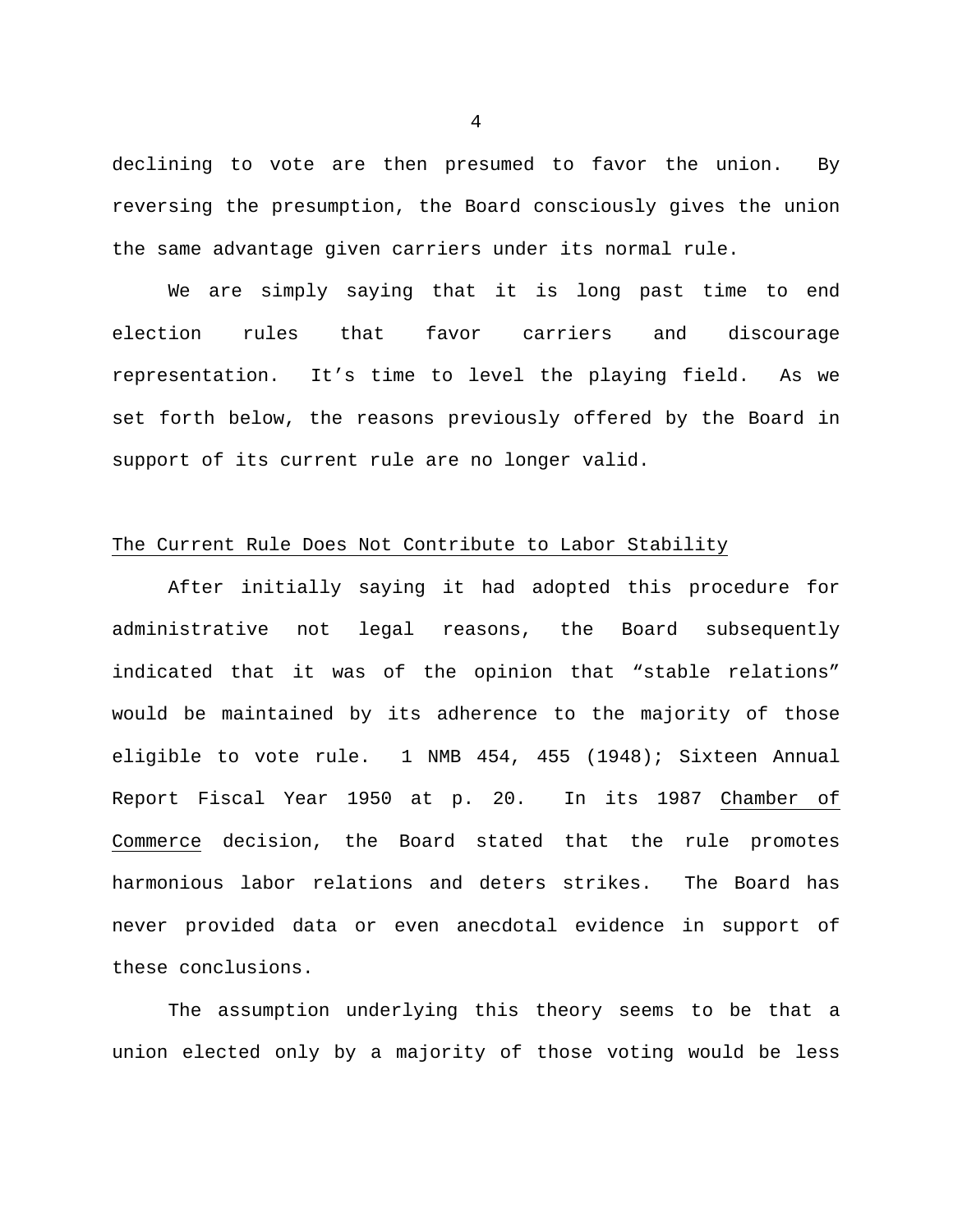strong than one elected by a majority of those eligible to vote and therefore more likely to strike. There is, however, no basis to conclude that a union elected by a majority of those voting enjoys less support given the Supreme Court's view in Virginian Railway that those not voting accept the decision of the majority. Even if the Board's assumption were valid, a union's support is not fixed and will vary over time. Normally, it will take at least a year or two from certification before a union could expect a release, and its support will likely change during that period. Unions do not rely on the results of the representation election vote to determine whether the involved employees will, in fact, support a strike. Today, virtually all unions, including TCU and the other unions on whose behalf I'm speaking, have some type of procedure in place to have a strike vote to assure majority, and often more than majority support for a strike.

 Further, the Board's premise is counterintuitive since a union enjoying less support would be less likely to strike than a union enjoying more support. The Board's view is based on the concern over a hypothetical, irresponsible labor organization not enjoying full majority support, engaging in a strike not supported by the employees it represents. The theory ignores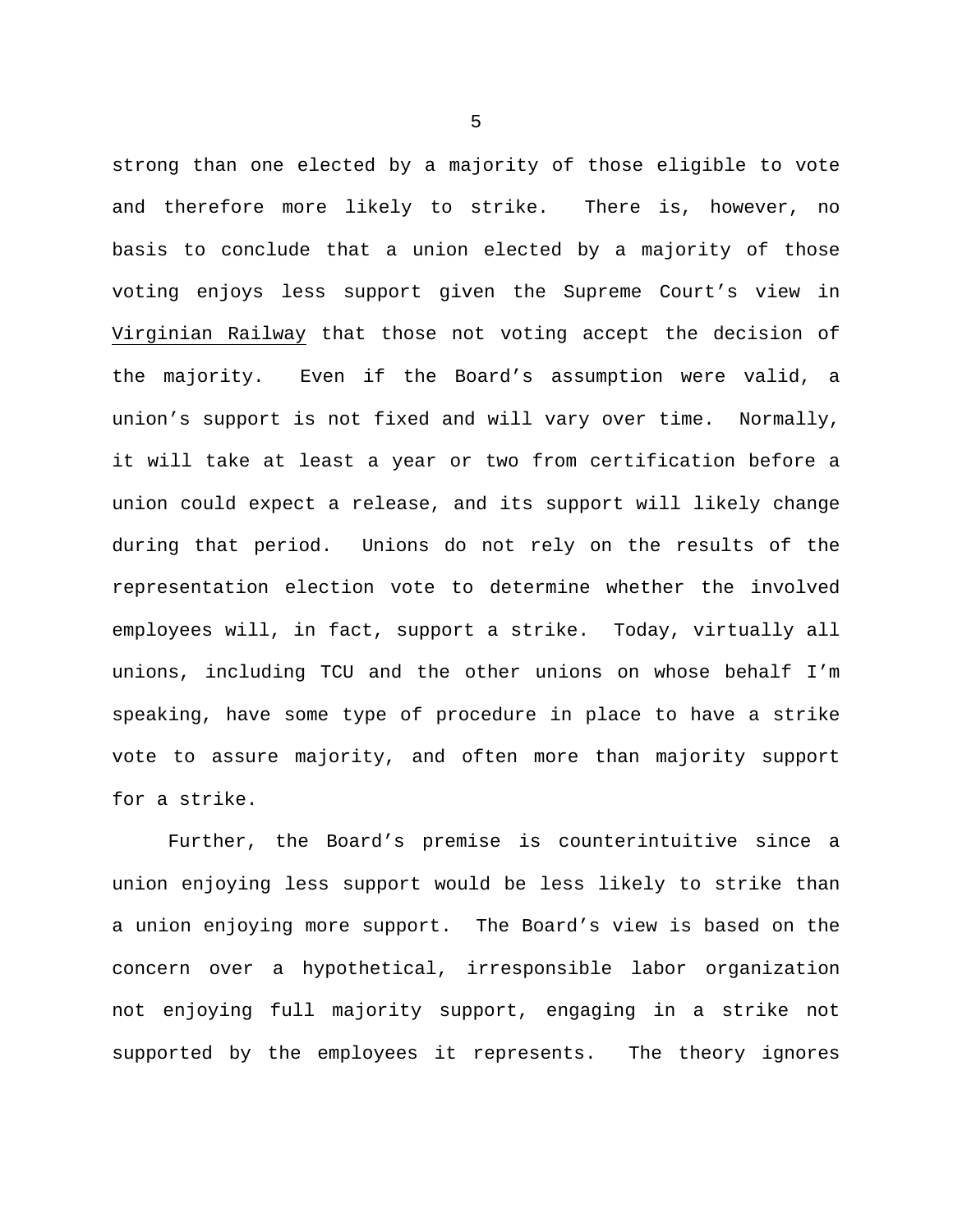the Board's significant control through its mediation process over a union's ability to strike. Further, this theory ignores the fact that the Board has, in certain circumstances, certified a union based on a majority of those voting, with no noticeable increase in strikes. *See*, *e.g.*, Laker Airways, 8 NMB 236 (1981).

 In determining whether to strike, the stakes for the union, and the members it represents, which were always high, have since 1989 become even higher with the issuance of the Supreme Court's decision in IFFA v. TWA, 489 U.S. 426, permitting carriers to hire permanent replacements for its striking employees. Not coincidentally, a review of the NMB's Strike Reports for Railroads and Airlines shows a significant decrease in recent years in the number of strikes, their duration, and the size of the involved carrier. $^1$  These Reports show that since 1995 there have not been any rail strikes, and during that same period the strikes among major airlines were limited to one carrier.

 1 *See* http://www.nmb.gov/publicinfo/airlinestrikes.html; http://www.nmb.gov/publicinfo/railroadstrikes.html.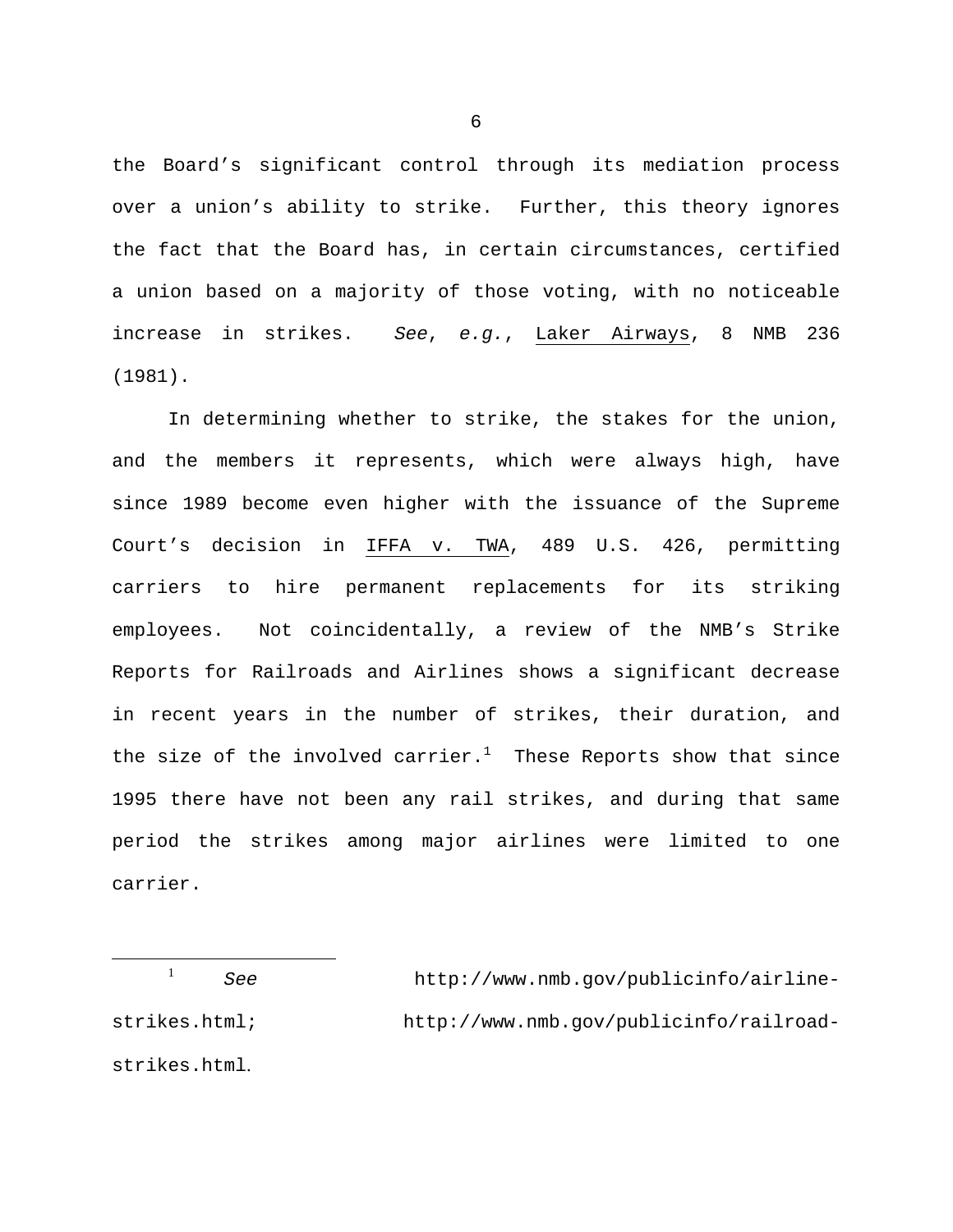In short, the fear that an irresponsible union elected by less than a majority of those eligible to vote would be more likely to strike is belied by the NMB's own authority through the mediation process to avoid such results; the fact that virtually all unions have votes to assure at least majority support of a strike; the strong disincentive to strike without majority support given the risk of strikers being permanently replaced; and the NMB's own statistics showing a marked decrease in strikes, even while the Board's election rule has remained unchanged.

 The Board in its Chamber of Commerce decision linked the theory that a union not elected by a majority of those eligible to vote is more likely to strike, with the claim that such a union is less likely to be as effective in negotiations. Once again the Board has provided no data or anecdotal evidence for this assumption, which suggests that unions certified by the NLRB and public employee labor boards and authorities are not as effective as those certified by the NMB. As someone who has spent a career representing labor in collective bargaining both under and outside the scope of the Railway Labor Act, I can say that there are many factors in any given negotiations that influence the effectiveness of the union, but in my judgment the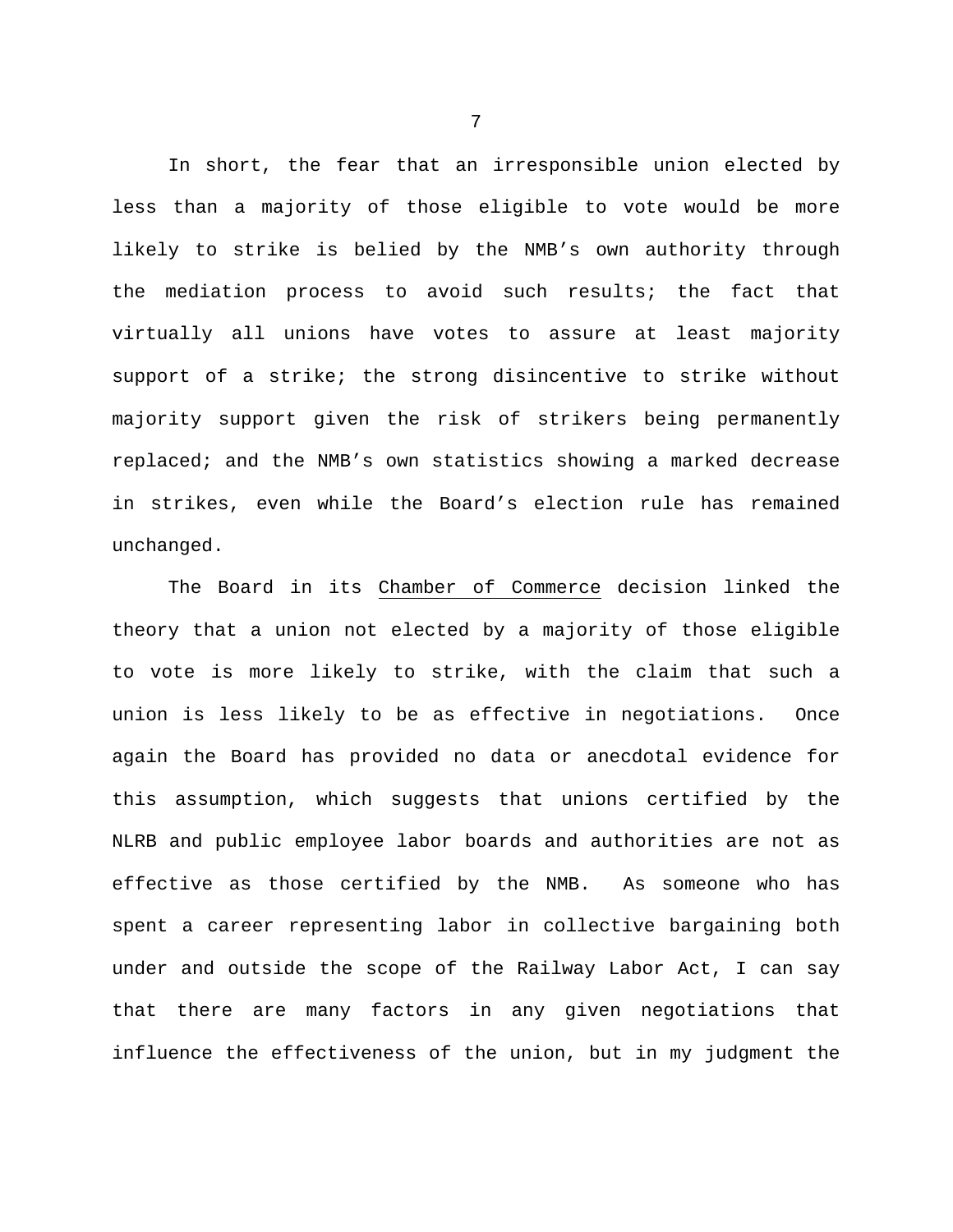method of the union's certification is not one of them. The various unions on whose behalf I'm speaking join TCU in this view.

 It seems perverse that the Board interprets a statute whose purpose is to protect employees' rights to engage in collective bargaining in such a way as to make it more difficult for employees to select a union to represent them in bargaining. Indeed, it seems to me that my management friends who claim that this rule is necessary so that they can bargain with an effective union are actually not interested in promoting collective bargaining, but rather in avoiding it altogether. In any event, for the reasons previously stated, there is simply no longer, if there ever was, a nexus between the procedure used in a representation election and either the likelihood that a union will strike a carrier or the effectiveness of the union in bargaining.

## The Board's Procedure Handicaps Unionization

 In addition to labor stability, the Board has given as the second basis for its rule the fact that it had not "seriously handicapped" unions' ability to win elections. 1 NMB at 455 (1948). In that opinion, the Board noted that between 1934 and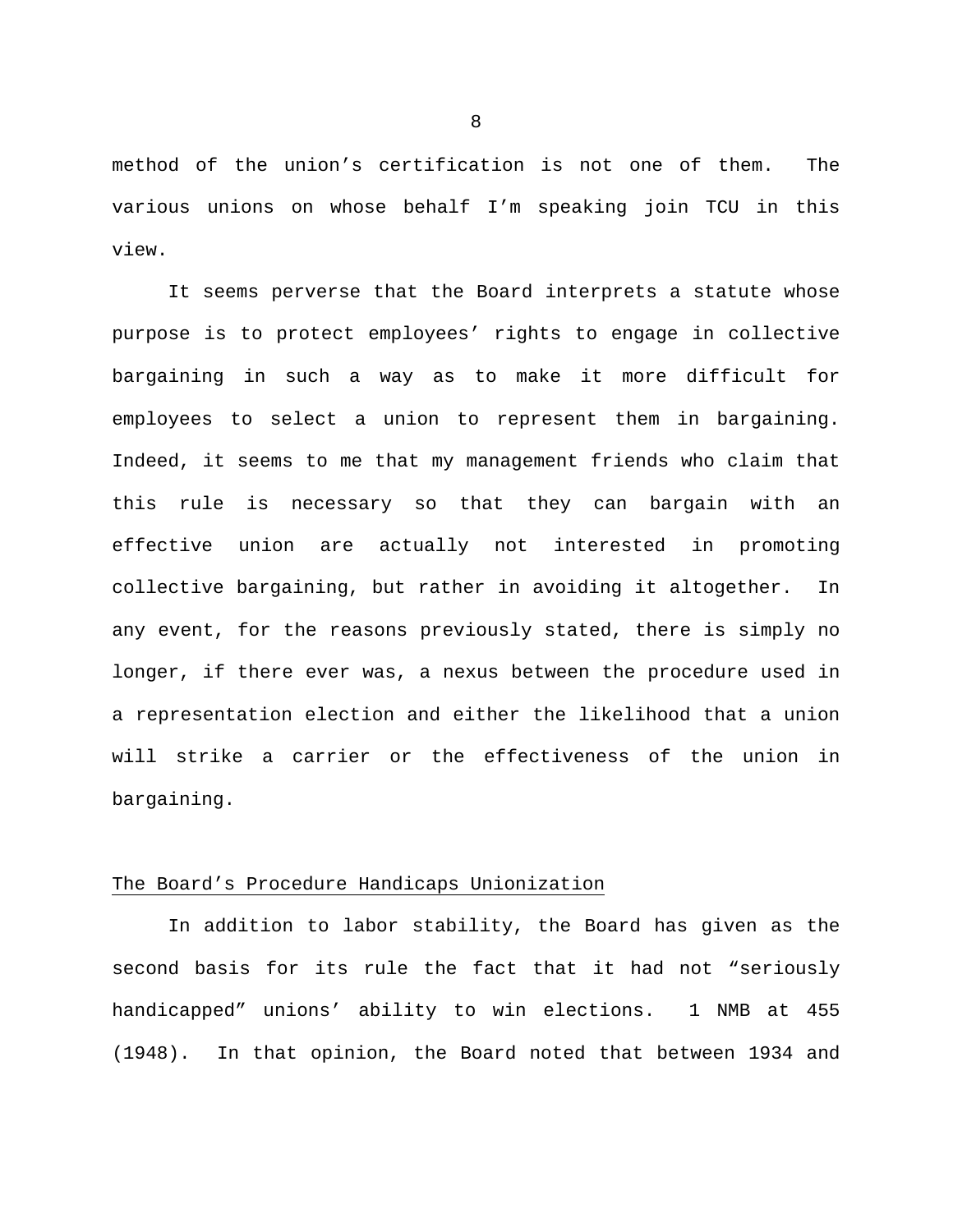1948 only one-fourth of one percent of employees voting for union representation were denied such representation because of a lack of majority participation in the election. Clearly, the Board's experience up to that time showed that as a practical matter its election rule did not hamper employees' ability to select a representative. Since unions were winning an overwhelming number of elections in that era, it was clear that the Board's interpretation of "majority" mattered little as a practical matter. While as Chairman Dougherty suggests employee participation in representation elections may have increased over the last decade, the fact is that employee participation is not at the very high levels relied on by the Board in its earlier explanation of its rule.

 Plainly, and from my perspective unfortunately, unions no longer enjoy anywhere near that overwhelming success rate. In the Board's earlier view, labor stability attained via collective bargaining was not affected by its rule. This is no longer the case. Election rules are tilted to favor management by counting those who fail to vote as effectively voting against unionization, and unions are no longer winning the overwhelming number of elections. The right to collective bargaining is now often denied by the continued application of the rule.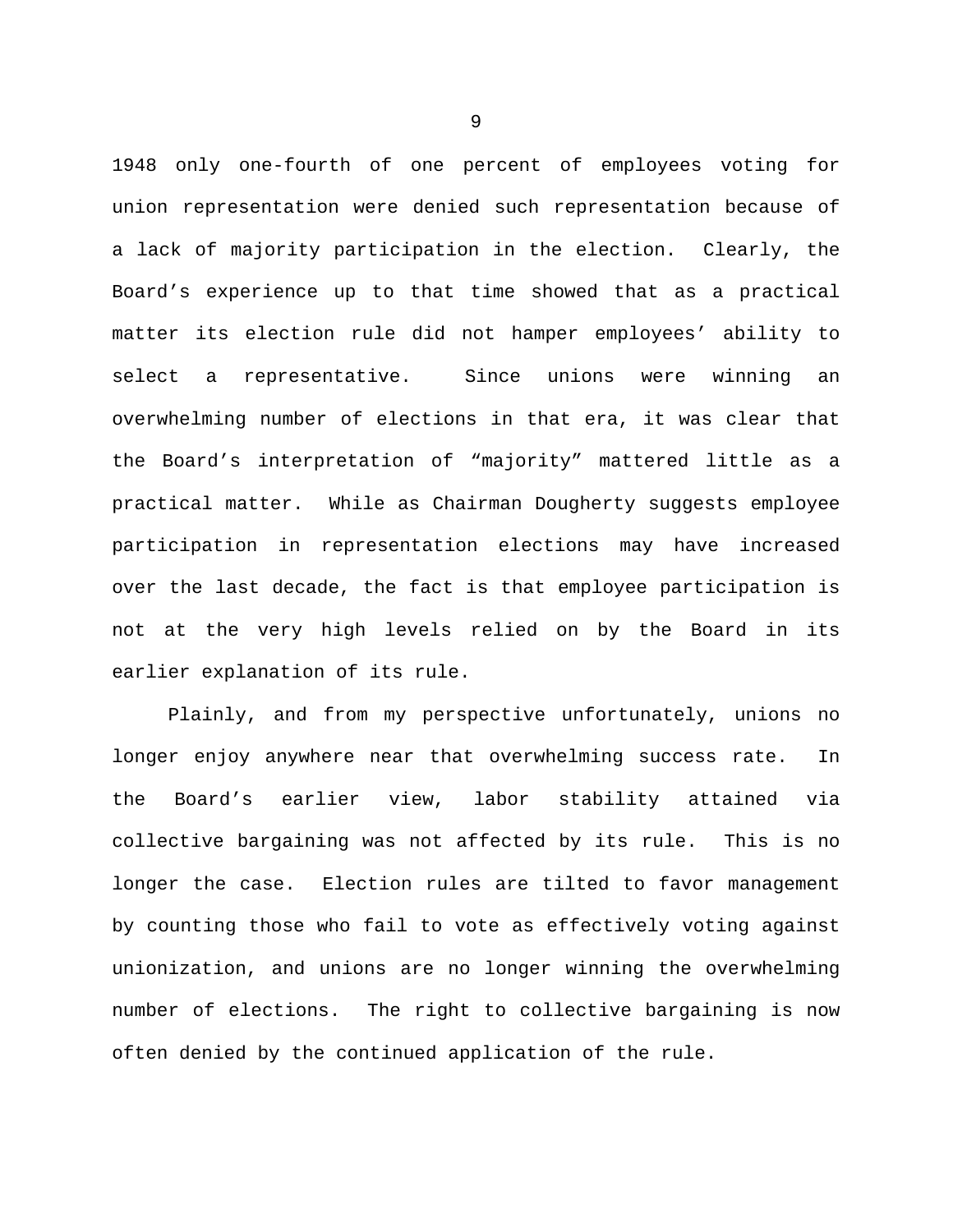TWU's experience during the last decade at Continental Airlines, where three elections (2005, 2006 and 2008) were held in response to TWU petitions by the NMB for the class or craft of Fleet Service, serves as an example of the way in which the current rule frustrates the desire of thousands of employees for union representation. In 2005, 3,122 employees of 6879 eligible voted for union representation; in 2006 it was 3,524 of 7.641; and in 2008, 3,473 of 7,660. In each case, nearly 100% of the non-voters have to be thought of as consciously anti-union in order to argue that there was not a real majority of Fleet Service employees that desired union representation; it more than strains credulity to imagine such unanimity of the silent group. Thus, the desire of thousands of employees, who are plainly the majority of eligible employees who hold active opinions on the issue, has been frustrated.

 ATDA has had similar experience in its efforts to represent Union Pacific Railroad train dispatchers. In 1997, 232 of 474 UP dispatchers voted for union representation. In 2006, it was 252 of 588; and in 2008, 252 of 605. In every instance, these employees' desires were thwarted by the Board's presumption that all of the non-voters were against the union and consciously expressed that position by discarding their ballots and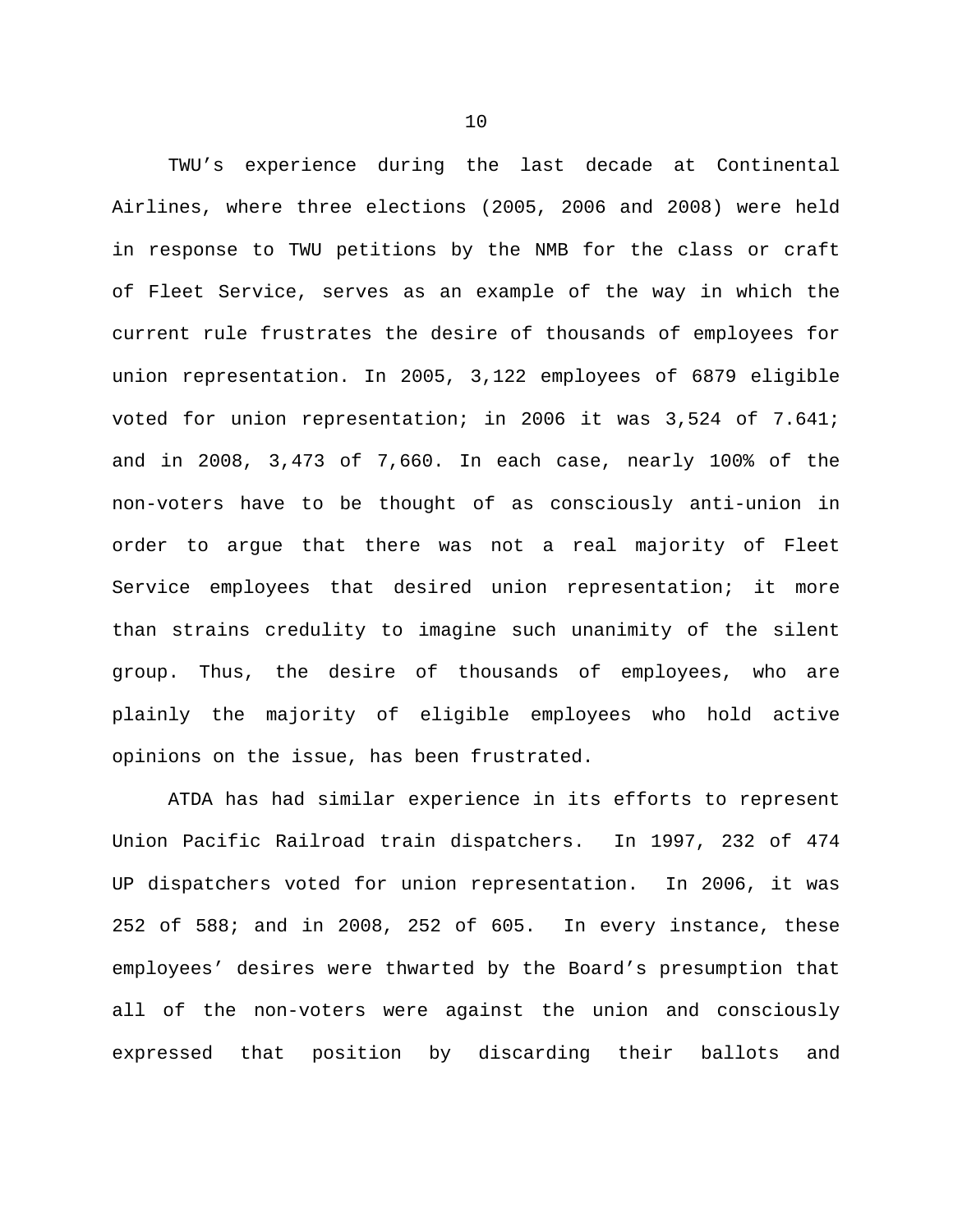intentionally withholding their votes. This presumption is frankly illogical.

#### The Effect of Defining the Craft as Encompassing a System

 Chairman Dougherty has stated that requiring a union to have the support of a majority of those eligible to vote is important under the RLA because the certified representative must represent employees in a craft over an entire transportation system, covering a wide geographic area and including a large numbers of employees. The Board had not previously cited its requirement of system-wide representation as one of the bases for its election rule.

 Notwithstanding, to the extent this concern informed the Board's adoption of this rule, the specter of a committed minority of employees from a single geographic location effectively hijacking the election process from a less committed majority has been significantly reduced, if not eliminated, by the Board's recent change permitting telephonic and internet voting. These more accessible methods of voting were simply not available when the Board first gave its reasons for its current election procedures in 1948.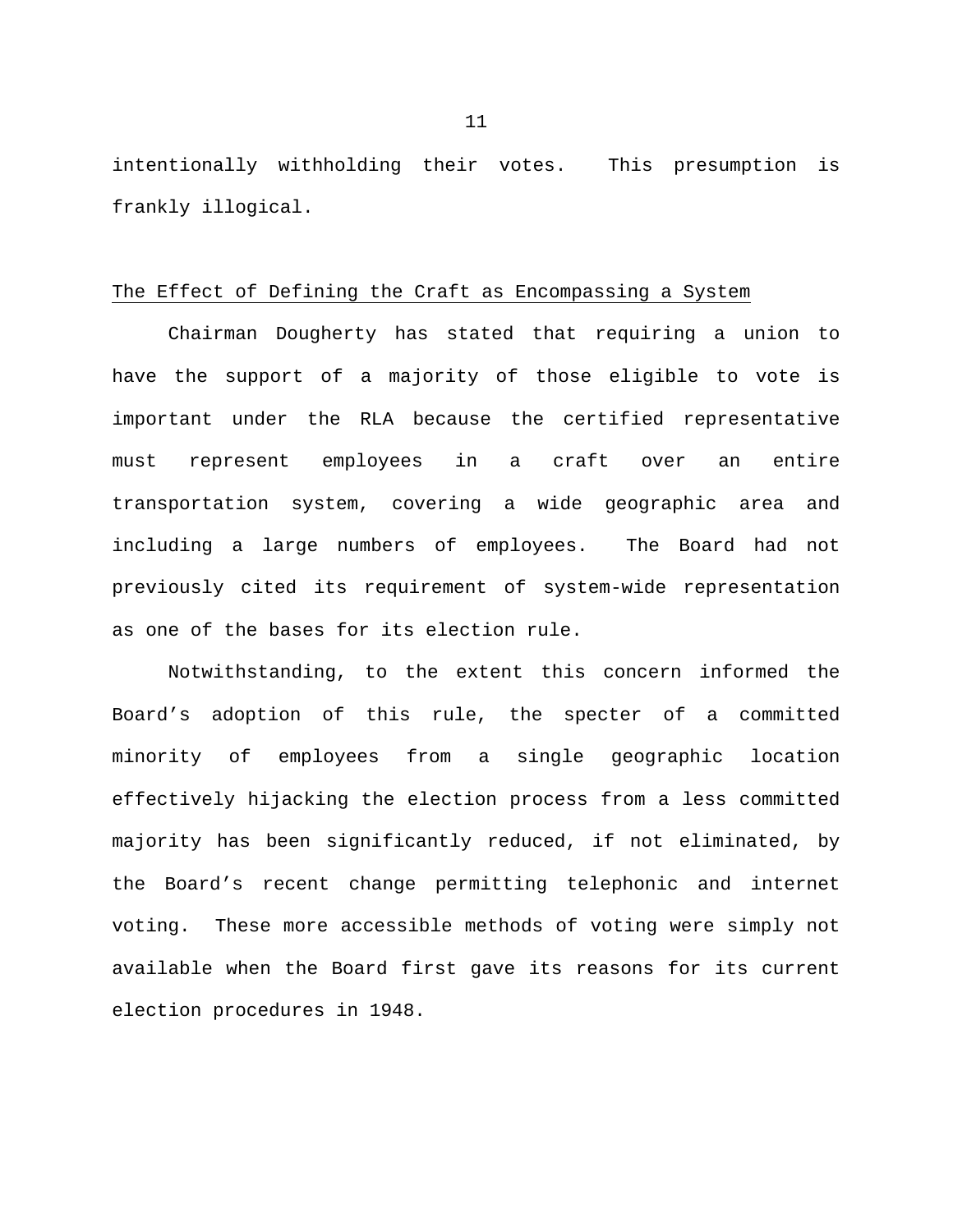# The Longevity of the Current Rule Does Not Support Its Continued Application

 The election rule that is the subject of this hearing has been in place for about 75 years. This longevity alone is not a reason in and of itself for the Board not to modify the current rule.

 To be sure, I agree that a long standing rule should not be changed without reason. But there are significant reasons for change. The two reasons originally cited by the Board for the adoption of this rule are no longer valid. First, as discussed above, the rule is no longer needed for stable labor relations by discouraging strikes, which have significantly decreased in recent years. Today, unions assure that any strike will be supported by at least a majority of employees by holding strike votes. Second, while the rule did not hinder unionization during the 1934-1948 period, it clearly does so today. The Board's original reasons for this rule which have been reiterated over the years without analysis no longer are supported by current experience. An election procedure that favors management and denies the employees their right to representation can no longer be justified by the theories and assumptions articulated by the Board in 1948. They have not withstood the test of time.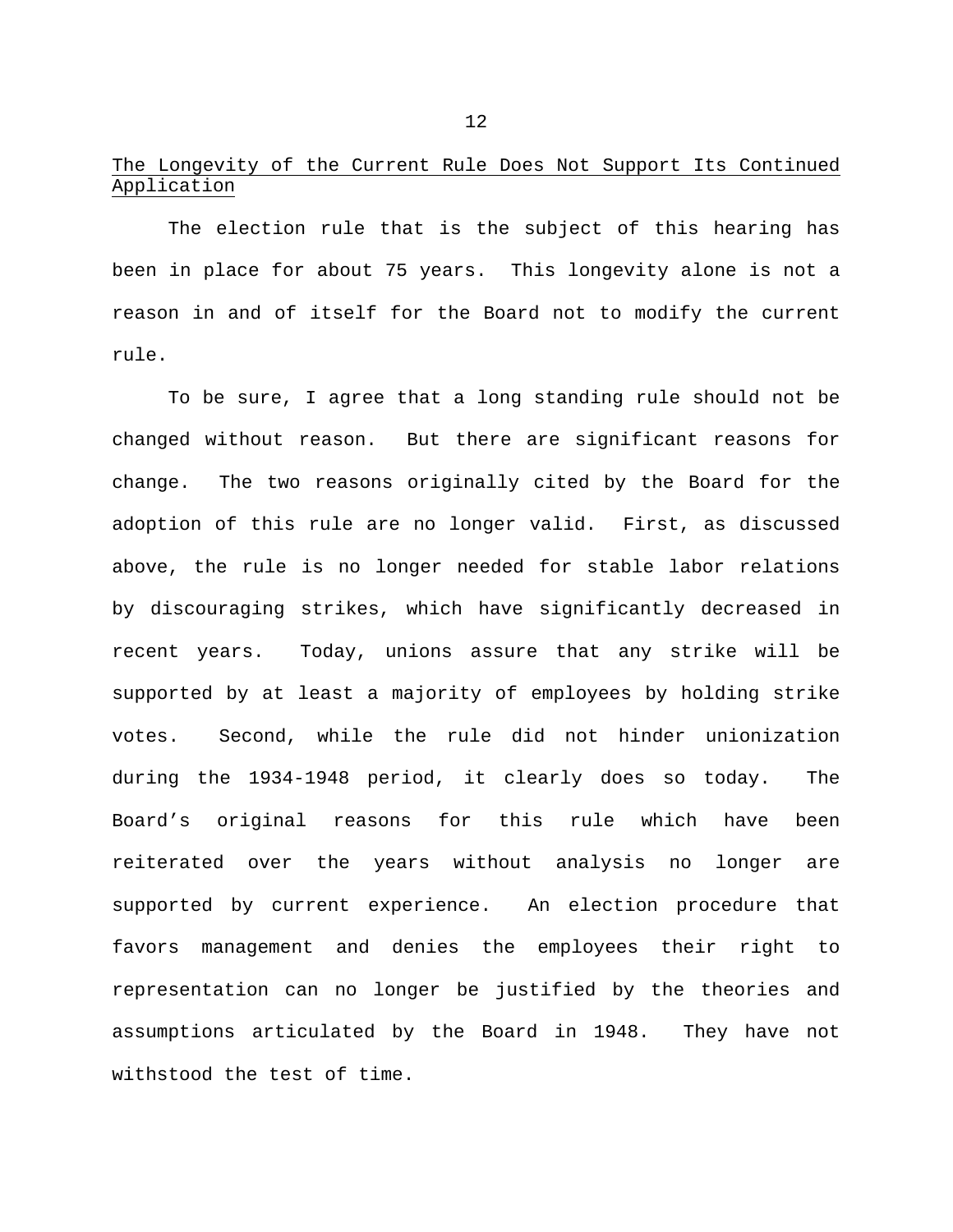# The Board Has Appropriately Limited Its Focus to the Majority Vote Rule

 Finally, TCU and the other unions on whose behalf I'm speaking do not agree that, in order for this Board to consider a change in the majority of those eligible to vote rule, the Board must consider a variety of other election issues, including decertification process and a change in the showing of interest necessary to challenge an incumbent union. In making a determination to consider one representation issue, the Board is not required to consider all such issues. Moreover, while the Board does not have a decertification procedure like the NLRB's, the Railway Labor Act unlike the National Labor Relations Act provides no statutory basis for the adoption of such a process. However, there is a procedure for represented employees to attain an election to determine whether they wish to continue representation. See Chamber of Commerce, supra, and Alitalia Airlines, 10 NMB 331 (1983).

 While the NLRB permits an election petition challenging an incumbent with only a 30% showing of interest, such a petition may only be filed during limited periods under the NLRB's contract bar rule. But under the Railway Labor Act contracts do not expire. A reduction of the required showing of interest